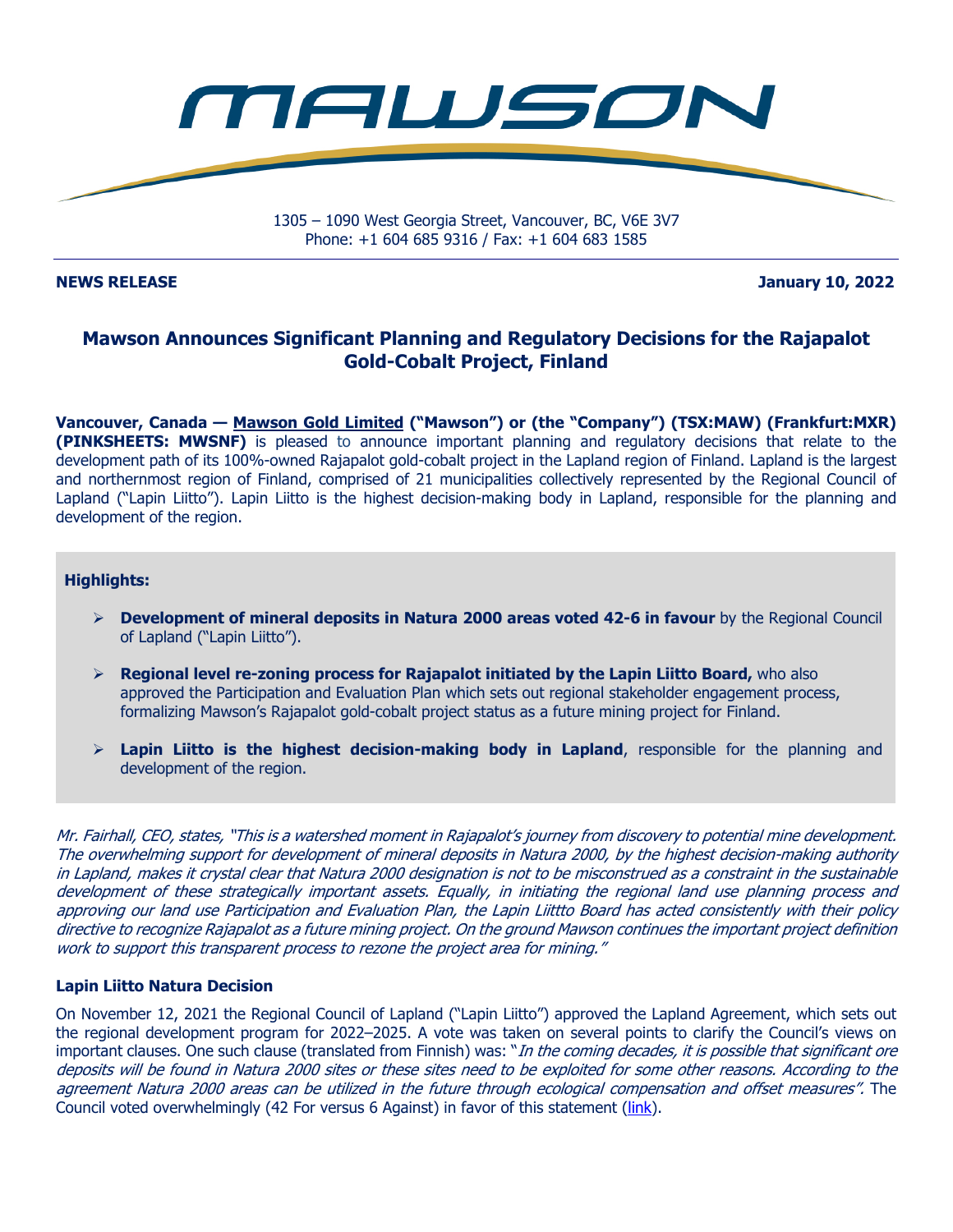The Lapland Agreement is a strategic development document that presents an overall picture of development and financial orientation in the region, as well as long-term vision for the future.

Lapin Liitto, the Regional Council of Lapland, is the highest decision-making body in Lapland responsible for the planning and development of the region in compliance with the Regional Development Act and the Land Use and Building Act. The 60-member Assembly of the Council comprises municipal councilors representing each of the 21 municipalities in Lapland and with representatives across the political spectrum of Finland.

### **Land-Use Planning**

On December 10 2021 the Board of Lapin Liitto initiated the regional level rezoning process for Rajapalot, and approved the Rajapalot gold-cobalt project's 'Participation and Evaluation Plan'. This plan formalizes the extent and nature of public participation and describes how the impacts of land use plans will be evaluated. The start of this formal statutory process facilitates the planning of the future mining project, and further strengthens cooperation and relationships between Mawson and the various authorities. It also mitigates regulatory risk, as Rajapalot is now recognized as a future mine development upon which the impact of any future regulatory changes must be taken into consideration.

The Board of Lapin Liitto are elected by the Council of Assembly which comprises 15 municipal decision-makers from different parts of the region, as well as an expert member appointed by the Sámi Parliament. The Board is responsible for implementing the decisions of the Lapin Liitto Assembly of Council.

#### **Project Context**

Mawson carries out its exploration activities across more than 18,000 Ha of exploration tenements in Finland. Sixteen percent of its permit or permit application areas are within EU-defined 'Natura 2000' biodiversity conservation areas (Kairamaat 2/3 exploration permit, Uusi Rumavuoma and Rompas permit application areas). Natura 2000 is not a system of strict nature reserves where all human activities are excluded and forms 18% of the EU landmass. The aim of the Natura 2000 network is to assure the long-term survival of Europe's most valuable and threatened species and habitats. Development in Natura is defined by clear rules and the emphasis is on ensuring that future management is sustainable, both ecologically and economically. Mawson is permitted to complete all exploration at Rajapalot inside and outside Natura zones. Many mining projects have been permitted and are in production in Natura 2000 areas within Europe, including Ada Tepe (gold mine, Bulgaria), Prosper Haniel (coal mine, Germany) and Mechelse Heide Zuid (sand mine, Belgium). Anglo American is currently permitting the Sakatti Ni-Cu-PGE project for mining in Finland.

Given Rajapalot's partial location in and adjacent to Natura 2000 areas, Mawson aims to minimize the negative impacts of our activities and drive positive outcomes in terms of land management and biodiversity. These fundamental planning and regulatory decisions demonstrate Mawson is working constructively with the regional and national authorities to develop Rajapalot in a responsible way.

Cobalt has been identified by the EU as a "critical raw material", and Rajapalot is already Europe's 7th largest cobalt resource. Finland refines >50% of the global ex-China cobalt supply but mines <1%, and this imbalance provides Rajapalot and Finland a strategic competitive advantage to capitalize on the global energy transition.

## **About Mawson Gold Limited (TSX:MAW, FRANKFURT:MXR, OTCPINK:MWSNF)**

Mawson Gold Limited is an exploration and development company. Mawson has distinguished itself as a leading Nordic Arctic exploration company with a focus on the flagship Rajapalot gold-cobalt project in Finland. Mawson also owns or is joint venturing into three highgrade, historic epizonal goldfields covering 470 square kilometres in Victoria, Australia and is well placed to add to its already significant gold-cobalt resource in Finland.

On behalf of the Board,

#### **"Ivan Fairhall"**

Ivan Fairhall, Director and CEO

#### **Forward-Looking Statement**

**www.mawsongold.com** 1305 – 1090 West Georgia St., Vancouver, BC, V6E 3V7 Mariana Bermudez (Canada), Corporate Secretary, +1 (604) 685 9316, info@mawsongold.com

**Further Information** 

This news release contains forward-looking statements or forward-looking information within the meaning of applicable securities laws (collectively, "forward-looking statements"). All statements herein, other than statements of historical fact, are forward-looking statements. Although Mawson believes that such statements are reasonable, it can give no assurance that such expectations will prove to be correct. Forward-looking statements are typically identified by words such as: believe, expect, anticipate, intend, estimate, postulate,